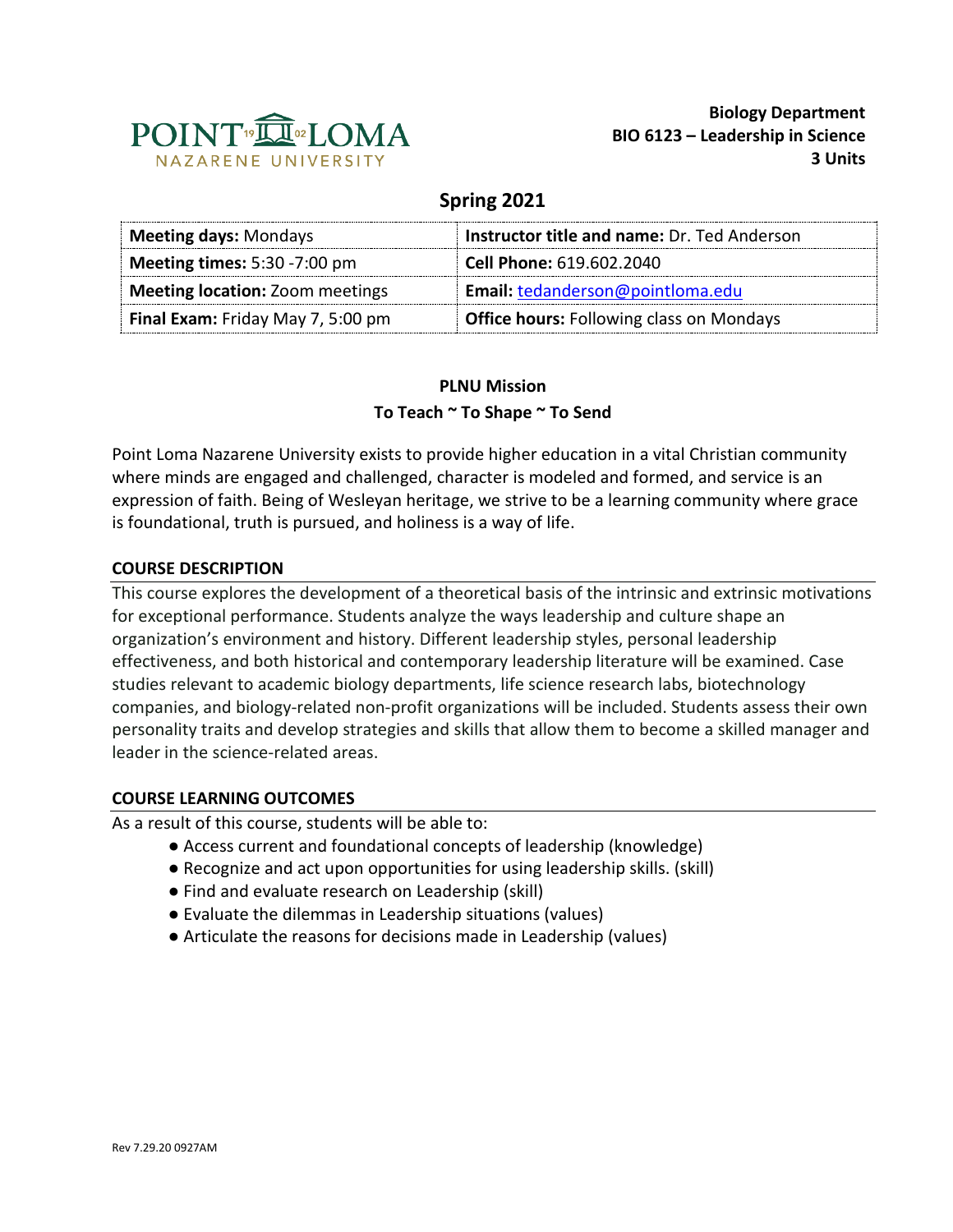#### **REQUIRED TEXTS AND RECOMMENDED STUDY RESOURCES**



**Lab Dynamics: Management and Leadership Skills for Scientists, Third Edition 3rd Edition.**  ISBN-13: 978-1621823155 ISBN-10: 1621823156

#### **COURSE CREDIT HOUR INFORMATION**

In the interest of providing sufficient time to accomplish the stated Course Learning Outcomes, this class meets the PLNU credit hour policy for a 3 unit class delivered over 15 weeks. Specific details about how the class meets the credit hour requirement can be provided upon request.

#### **ASSESSMENT AND GRADING**

| <b>Distribution of Graded Work</b>                                                                                                                                                                                                                            | <b>Grading Scale</b>                                                                                                                                                                                                          |
|---------------------------------------------------------------------------------------------------------------------------------------------------------------------------------------------------------------------------------------------------------------|-------------------------------------------------------------------------------------------------------------------------------------------------------------------------------------------------------------------------------|
| Weekly Reflections on Text Chapters<br>Weekly Discussions and Participation in Zoom<br>Individual Readings and Your Insights<br>Group Readings and Your Insights<br>"In The News" items and Your Observations<br>Final Exam, (applying what you have learned) | 30%<br>$A = 93-100$<br>$A = 92-90$<br>20%<br>$B = 80-82$<br>$B = 83 - 86$<br>$B+=87-89$<br>20%<br>$C = 70-72$<br>$C = 73-76$<br>$C+= 77-79$<br>10%<br>$D = 63-66$<br>$D+= 67-69$<br>$D = 60-62$<br>10%<br>$F = 0 - 59$<br>10% |

### **Weekly Reading Reflections on Text Chapters Canvas (30% of semester grade) The Reading Assignment and Discussion Assignment are combined**

Weekly reflections express your reactions and analysis of your reading assignments in a more personal way than in a quiz, formal research, or an analytical essay. Reflections are not summaries or regurgitations of readings. Instead, follow these guidelines:

- Identifying a key point, concept, idea, or theory that emerged from the readings for the week. Refer to a key quote from the text that describes this key concept/topic. Cite this reference by page and paragraph.
- Apply and connect the concept/topic to a real issue that you experienced or read about.
- Draft a question that emerged from the readings this week.
- Proper language and grammar are required.
- Expected length is between 1 and 2 pages but can vary depending on topic.

Weekly Reading Reflections – Submit your reflections electronically in Canvas by midnight on Sunday night. Late work is accepted with reduced grade.

| <b>GRADING RUBRIC</b>               | Points |
|-------------------------------------|--------|
| Key concept                         |        |
| Application of concept              |        |
| <b>Question from readings</b>       |        |
| Exceptional Insight, rarely awarded |        |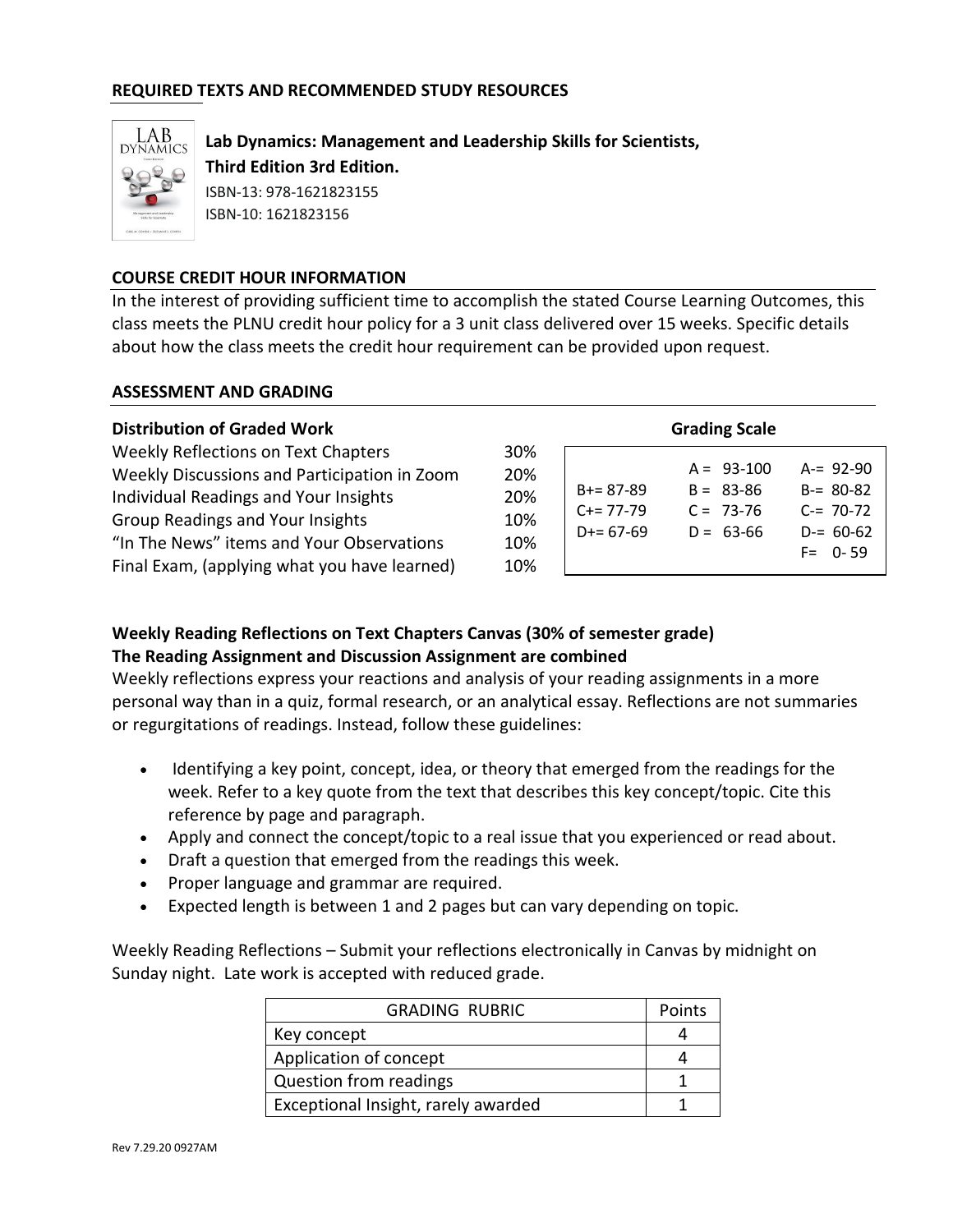### **Weekly Discussions and Participation in Zoom (10% of semester grade)**

The weekly Zoom meetings will be used for; Reviewing and expanding on information from the text and for Presentation of new material (by the professor, groups and guest lecturers). Student participation through questions, insights and application of the material is expected.

#### **Individual Readings and Your Insights (10% of semester grade)**

Students are expected to summarize and analyze current and classic literature on Leadership. Some readings will be assigned and some will be selected by the student.

## **Group Readings and Your Insights (10% of semester grade)**

Students are expected to summarize and analyze current and classic literature on Leadership. Similar to the above assignments except it is completed with classmates. Along with the groups' insights on the readings, observations of the group dynamics should also be reported.

### **"In The News" items and Your Observations (10% of semester grade)**

Students are asked to be aware of Leadership wherever it is observed. A short report on the display of Leadership that was noted along with a short critique.

### **Leadership Project (10% of semester grade)**

Students are expected to initiate and carry out a Leadership Project of their own design. This assignment is an application of what you are learning. Your project should fill a need or make an improvement in an area you care about. Instructor approval before beginning the project is required.

## **Final Exam - applying what you have learned (20% of semester grade)**

A Midterm and Final Exam will both be "take home essay" type of examination and each worth 10%.

#### **COURSE SCHEDULE**

| Jan 11, Introductions, Syllabus, Scientists | Mar 15, Manage Your Boss                 |
|---------------------------------------------|------------------------------------------|
| Jan 18, MLK Jr. Holiday No Class            | Mar 22, Peers, Allies, Not Enemies       |
| Jan 25, Personal Inventory                  | Mar 29, Academe                          |
| Feb 1, Negotiation Tools                    | Apr 5, Transition to Industry            |
| Feb 8, Hiring Scientists                    | Apr 12, Empathy Rules                    |
| Feb 15, Managing Scientists                 | Apr 19, Future of Science and Technology |
| Feb 22, Goal Setting                        | Apr 26 Group Presentations               |
| Mar 1, Team Meetings                        | May 3, Group Presentations               |
| <b>Mar 8, Spring Break No Class</b>         |                                          |

#### **INCOMPLETES AND LATE ASSIGNMENTS**

Rev 7.29.20 0927AM All assignments are to be submitted/turned in by the beginning of the class session when they are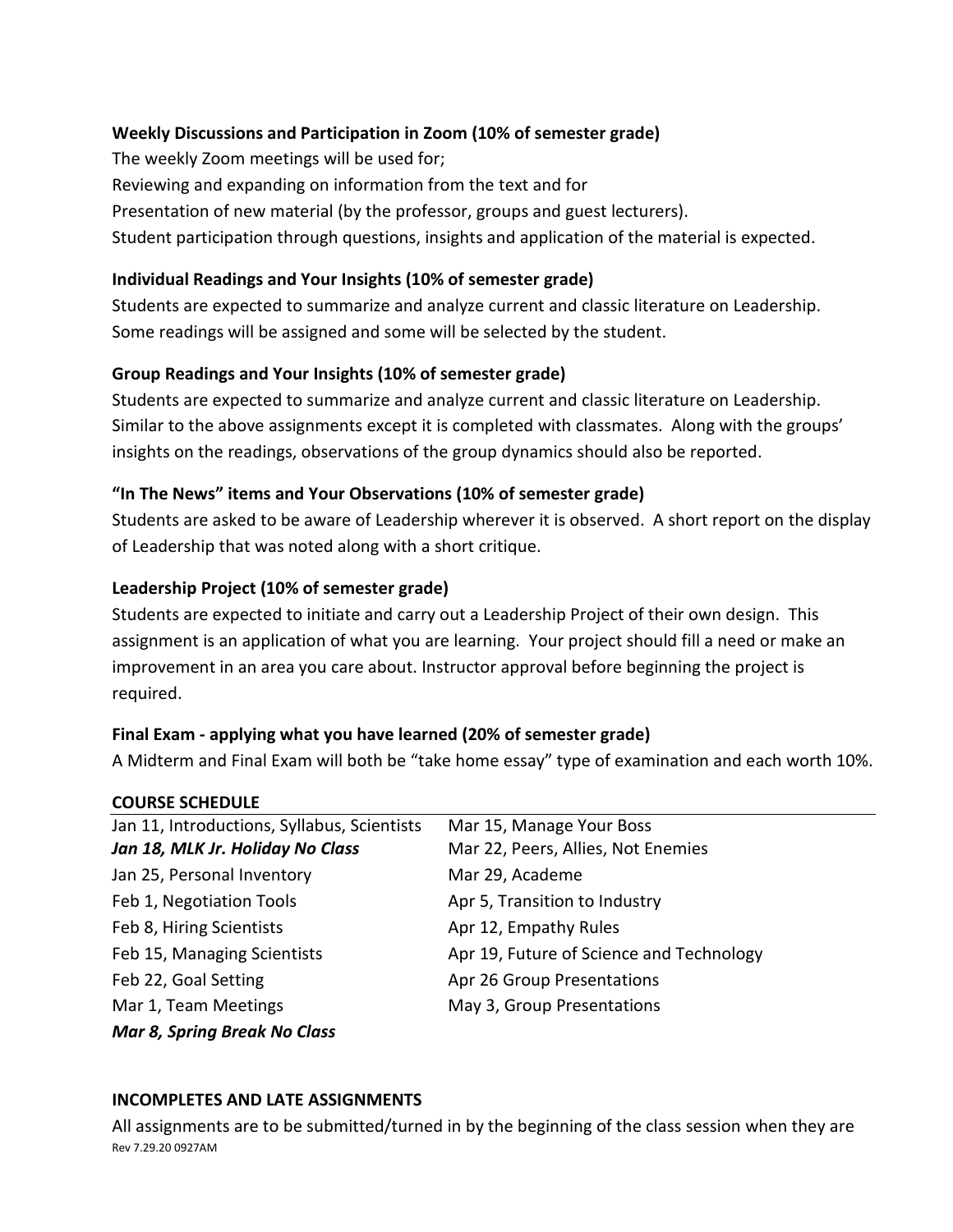due—including assignments posted in Canvas. Incompletes will only be assigned under extremely unusual circumstances.

#### **PLNU SPIRITUAL CARE**

#### **Mission Valley:**

PLNU strives to be a place where you grow as a whole person. To this end we provide resources for our Graduate and Adult Degree Completion students to encounter God and grow in their Christian faith. At the Mission Valley (MV) campus we have an onsite chaplain, Rev. Gordon Wong, who is available during class break times across the week. If you have questions for, desire to meet or share a prayer request with Rev. Wong you can contact him directly at [mvchaplain@pointloma.edu](mailto:mvchaplain@pointloma.edu) or [gordonwong@pointloma.edu.](mailto:gordonwong@pointloma.edu) Rev. Wong's cell number is 808- 429-1129 if you need a more immediate response.

In addition, on the MV campus there is a prayer chapel on the third floor which is open for use as a space set apart for quiet reflection and prayer.

#### **PLNU COPYRIGHT POLICY**

Point Loma Nazarene University, as a non-profit educational institution, is entitled by law to use materials protected by the US Copyright Act for classroom education. Any use of those materials outside the class may violate the law.

#### **PLNU ACADEMIC HONESTY POLICY**

Students should demonstrate academic honesty by doing original work and by giving appropriate credit to the ideas of others. Academic dishonesty is the act of presenting information, ideas, and/or concepts as one's own when in reality they are the results of another person's creativity and effort. A faculty member who believes a situation involving academic dishonesty has been detected may assign a failing grade for that assignment or examination, or, depending on the seriousness of the offense, for the course. Faculty should follow and students may appeal using the procedure in the university Catalog. See the [Academic Honesty Policy](https://catalog.pointloma.edu/content.php?catoid=48&navoid=2757#Academic_Honesty) in the Graduate and Professional Studies Catalog for definitions of kinds of academic dishonesty and for further policy information.

#### **PLNU ACADEMIC ACCOMMODATIONS POLICY**

While all students are expected to meet the minimum standards for completion of this course as established by the instructor, students with disabilities may require academic adjustments, modifications or auxiliary aids/services. At Point Loma Nazarene University (PLNU), these students are requested to register with the Disability Resource Center (DRC), located in the Bond Academic Center, located in the Bond Academic Center [\(DRC@pointloma.edu](mailto:DRC@pointloma.edu) or 619-849-2486). The DRC's policies and procedures for assisting such students in the development of an appropriate academic adjustment plan (AP) allows PLNU to comply with Section 504 of the Rehabilitation Act and the Americans with Disabilities Act. Section 504 prohibits discrimination against students with special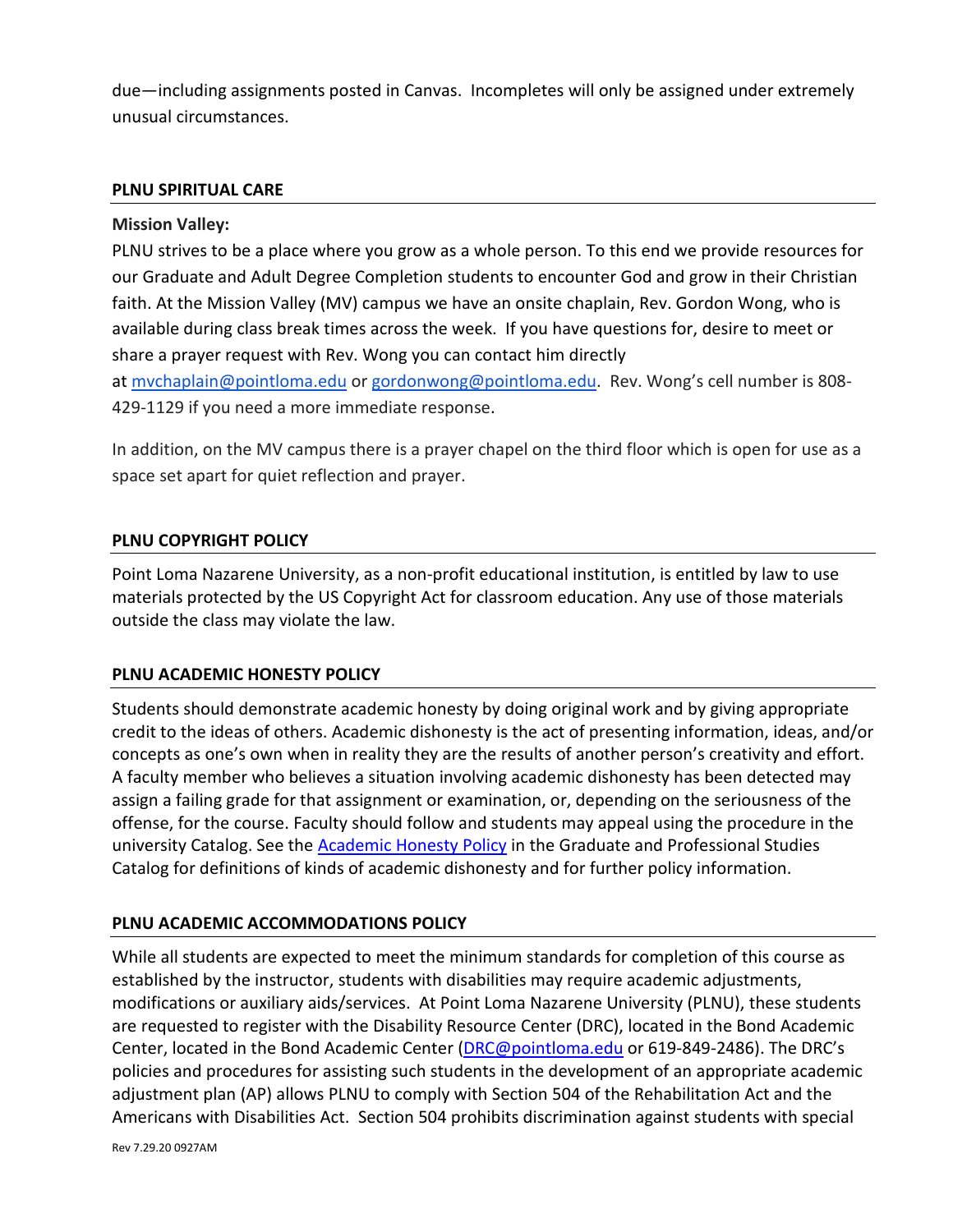needs and guarantees all qualified students equal access to and benefits of PLNU programs and activities. After the student files the required documentation, the DRC, in conjunction with the student, will develop an AP to meet that student's specific learning needs. The DRC will thereafter email the student's AP to all faculty who teach courses in which the student is enrolled each semester. The AP must be implemented in all such courses.

If students do not wish to avail themselves of some or all of the elements of their AP in a particular course, it is the responsibility of those students to notify their professor in that course. PLNU highly recommends that DRC students speak with their professors during the first two weeks of each semester about the applicability of their AP in that particular course and/or if they do not desire to take advantage of some or all of the elements of their AP in that course.

## **PLNU ATTENDANCE AND PARTICIPATION POLICY**

Regular and punctual attendance at all **synchronous** class sessions is considered essential to optimum academic achievement. If the student is absent for more than 10 percent of class sessions (virtual or face-to-face), the faculty member will issue a written warning of de-enrollment. If the absences exceed 20 percent, the student may be de-enrolled without notice until the university drop date or, after that date, receive the appropriate grade for their work and participation. In some courses, a portion of the credit hour content will be delivered **asynchronously** and attendance will be determined by submitting the assignments by the posted due dates. See [Academic Policies](https://catalog.pointloma.edu/content.php?catoid=48&navoid=2757#Class_Attendance) in the Graduate and Professional Studies Catalog. If absences exceed these limits but are due to university excused health issues, an exception will be granted.

## *Note: Hybrid courses*

At Point Loma Nazarene University, attendance is required at all scheduled classes. Adult Degree Completion courses are taught in the hybrid format, which means some class meetings will be faceto-face and some will be online. Attendance in the face-to-face classes is to be for the entire time of the class. Arriving late or leaving early will be considered a partial absence. A day of attendance in an online class is determined as contributing a substantive note, assignment, discussion, or submission that adds value to the course as determined by the instructor. Three days of attendance are required each week.

## Face-to-face Portion of the Hybrid course

In blended or hybrid courses, if a student misses one face-to-face class then the faculty member will send an email to the student and the Director of Student Success warning of attendance jeopardy. There are no exceptions to this policy.

If a student misses two face-to-face classes, the faculty member or Vice Provost for Academic Administration (VPAA) will initiate the student's de-enrollment from the course without further advanced notice to the student. If the date of de-enrollment is past the last date to withdraw from a class, the student will be assigned a grade of "F" and there will be no refund of tuition for that course.

## Online Portion of the Hybrid Course